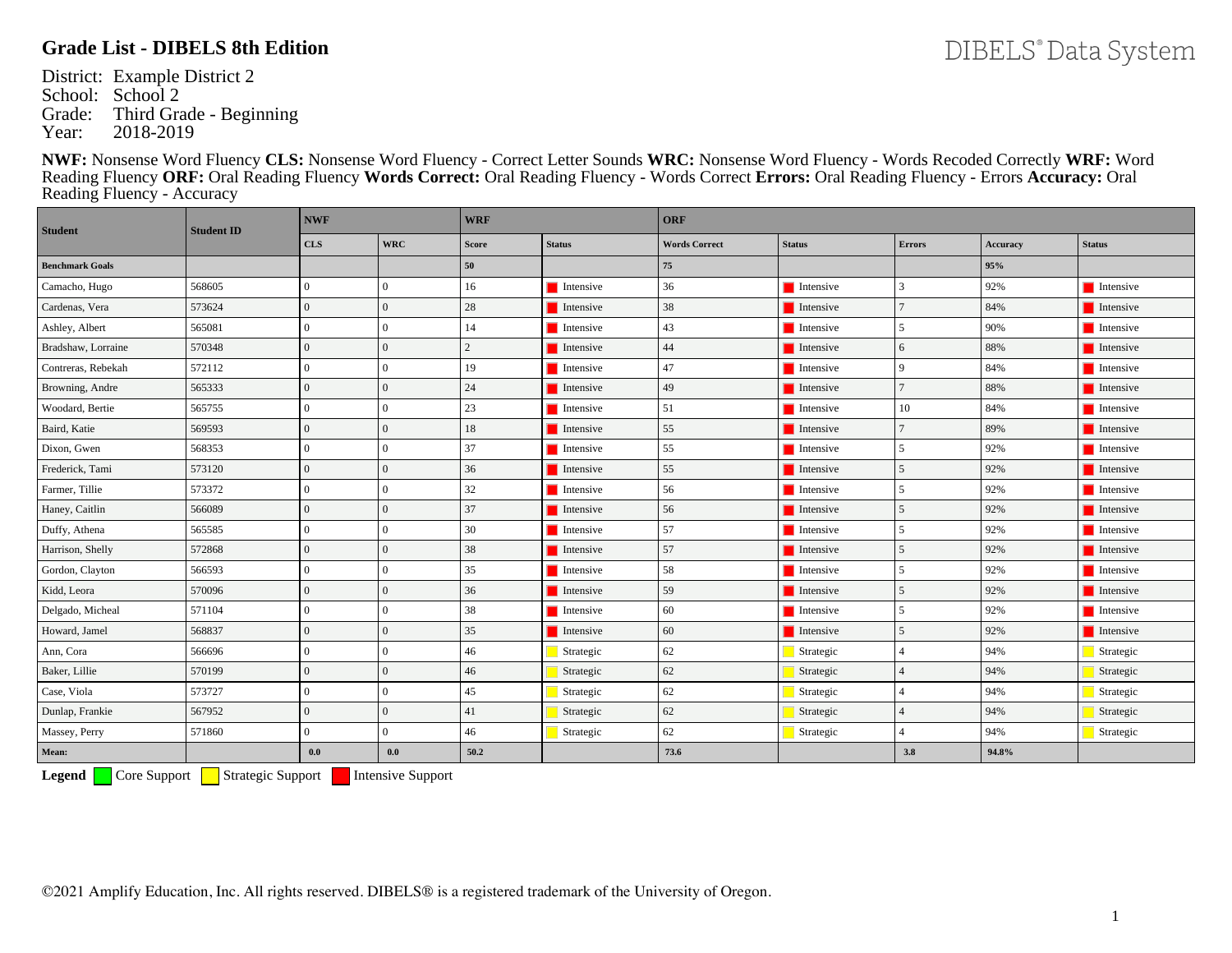District: Example District 2 School: School 2 Grade: Third Grade - Beginning<br>Year: 2018-2019 2018-2019

**NWF:** Nonsense Word Fluency **CLS:** Nonsense Word Fluency - Correct Letter Sounds **WRC:** Nonsense Word Fluency - Words Recoded Correctly **WRF:** Word Reading Fluency **ORF:** Oral Reading Fluency **Words Correct:** Oral Reading Fluency - Words Correct **Errors:** Oral Reading Fluency - Errors **Accuracy:** Oral Reading Fluency - Accuracy

| <b>Student</b>         | <b>Student ID</b> | <b>NWF</b>     |                | <b>WRF</b>   |               | <b>ORF</b>           |               |                |                 |               |  |
|------------------------|-------------------|----------------|----------------|--------------|---------------|----------------------|---------------|----------------|-----------------|---------------|--|
|                        |                   | $cls$          | <b>WRC</b>     | <b>Score</b> | <b>Status</b> | <b>Words Correct</b> | <b>Status</b> | <b>Errors</b>  | <b>Accuracy</b> | <b>Status</b> |  |
| <b>Benchmark Goals</b> |                   |                |                | 50           |               | 75                   |               |                | 95%             |               |  |
| Mclaughlin, Myra       | 571356            | $\theta$       | $\theta$       | 46           | Strategic     | 62                   | Strategic     | $\Delta$       | 94%             | Strategic     |  |
| Sanford, Krystle       | 569844            | $\Omega$       | $\overline{0}$ | 45           | Strategic     | 62                   | Strategic     |                | 94%             | Strategic     |  |
| Trujillo, Ronnie       | 572364            | $\overline{0}$ | $\overline{0}$ | 41           | Strategic     | 62                   | Strategic     |                | 94%             | Strategic     |  |
| Love, George           | 568101            | $\Omega$       | $\Omega$       | 46           | Strategic     | 64                   | Strategic     |                | 94%             | Strategic     |  |
| Brewer, Owen           | 571711            | $\mathbf{0}$   | $\theta$       | 48           | Strategic     | 66                   | Strategic     |                | 94%             | Strategic     |  |
| Camacho, Luz           | 570451            | $\Omega$       | $\overline{0}$ | 46           | Strategic     | 66                   | Strategic     |                | 94%             | Strategic     |  |
| Pace, Cecil            | 566341            | $\overline{0}$ | $\Omega$       | 48           | Strategic     | 66                   | Strategic     |                | 94%             | Strategic     |  |
| Rush, Marsha           | 570852            | $\Omega$       | $\Omega$       | 46           | Strategic     | 66                   | Strategic     |                | 94%             | Strategic     |  |
| Byrd, Marianna         | 570703            | $\Omega$       | $\overline{0}$ | 44           | Strategic     | 68                   | Strategic     |                | 94%             | Strategic     |  |
| Pope, Marcela          | 570600            | $\Omega$       | $\overline{0}$ | 44           | Strategic     | 68                   | Strategic     |                | 94%             | Strategic     |  |
| Mora, Norman           | 571608            | $\Omega$       | $\Omega$       | 42           | Strategic     | 69                   | Strategic     | $\overline{5}$ | 93%             | Strategic     |  |
| Coleman, Laurie        | 569947            | $\Omega$       | $\overline{0}$ | 43           | Strategic     | 70                   | Strategic     | $\overline{5}$ | 93%             | Strategic     |  |
| Knapp, Jerome          | 569089            | $\theta$       | $\theta$       | 48           | Strategic     | 70                   | Strategic     | $\mathfrak{F}$ | 93%             | Strategic     |  |
| Sosa, Felicia          | 567849            | $\Omega$       | $\overline{0}$ | 43           | Strategic     | 70                   | Strategic     | $\overline{5}$ | 93%             | Strategic     |  |
| Acosta, Annette        | 565436            | $\overline{0}$ | $\theta$       | 44           | Strategic     | 71                   | Strategic     | 5              | 93%             | Strategic     |  |
| Choi, Carlton          | 566192            | $\Omega$       | $\overline{0}$ | 49           | Strategic     | 71                   | Strategic     | 5              | 93%             | Strategic     |  |
| Marks, Deon            | 567097            | $\overline{0}$ | $\overline{0}$ | 44           | Strategic     | 71                   | Strategic     | 5              | 93%             | Strategic     |  |
| Simon, Billie          | 565837            | $\overline{0}$ | $\theta$       | 49           | Strategic     | 71                   | Strategic     | $\overline{5}$ | 93%             | Strategic     |  |
| Bartlett, Cheryl       | 566444            | $\overline{0}$ | $\overline{0}$ | 39           | Strategic     | 72                   | Strategic     | 5              | 94%             | Strategic     |  |
| Montgomery, Sam        | 572616            | $\Omega$       | $\overline{0}$ | 39           | Strategic     | 72                   | Strategic     | $\overline{5}$ | 94%             | Strategic     |  |
| Becker, Dixie          | 567200            | $\Omega$       | $\overline{0}$ | 47           | Strategic     | 73                   | Strategic     | $\mathfrak{F}$ | 94%             | Strategic     |  |
| Moses, Wesley          | 573876            | $\Omega$       | $\Omega$       | 47           | Strategic     | 73                   | Strategic     | $\overline{5}$ | 94%             | Strategic     |  |
| Arnold, Ginger         | 568204            | $\Omega$       | $\Omega$       | 43           | Strategic     | 74                   | Strategic     | $\mathfrak{F}$ | 94%             | Strategic     |  |
| Mean:                  |                   | 0.0            | $\mathbf{0.0}$ | 50.2         |               | 73.6                 |               | 3.8            | 94.8%           |               |  |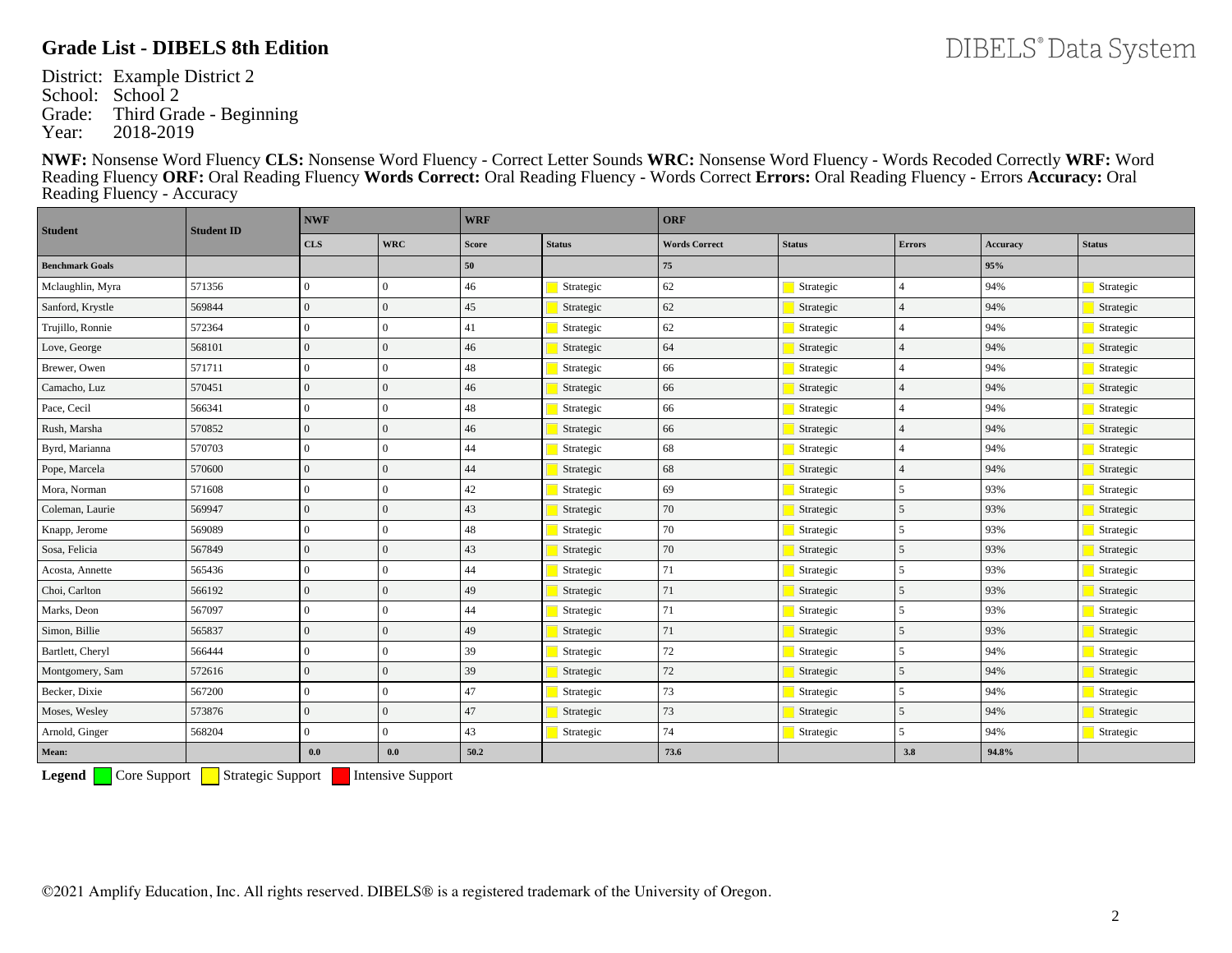District: Example District 2 School: School 2 Grade: Third Grade - Beginning<br>Year: 2018-2019 2018-2019

**NWF:** Nonsense Word Fluency **CLS:** Nonsense Word Fluency - Correct Letter Sounds **WRC:** Nonsense Word Fluency - Words Recoded Correctly **WRF:** Word Reading Fluency **ORF:** Oral Reading Fluency **Words Correct:** Oral Reading Fluency - Words Correct **Errors:** Oral Reading Fluency - Errors **Accuracy:** Oral Reading Fluency - Accuracy

| <b>Student</b>         | <b>Student ID</b> | <b>NWF</b>     |                | <b>WRF</b>   |               | ORF                  |               |                |          |                     |  |
|------------------------|-------------------|----------------|----------------|--------------|---------------|----------------------|---------------|----------------|----------|---------------------|--|
|                        |                   | $cls$          | <b>WRC</b>     | <b>Score</b> | <b>Status</b> | <b>Words Correct</b> | <b>Status</b> | <b>Errors</b>  | Accuracy | <b>Status</b>       |  |
| <b>Benchmark Goals</b> |                   |                |                | 50           |               | 75                   |               |                | 95%      |                     |  |
| Benson, Essie          | 567700            | $\overline{0}$ | $\overline{0}$ | 39           | Strategic     | 74                   | Strategic     | 5              | 94%      | Strategic           |  |
| Bullock, Tracie        | 573475            | $\Omega$       | $\overline{0}$ | 41           | Strategic     | 74                   | Strategic     | 5              | 94%      | Strategic           |  |
| Mcguire, Dustin        | 567349            | $\overline{0}$ | $\overline{0}$ | 43           | Strategic     | 74                   | Strategic     | 5              | 94%      | Strategic           |  |
| Osborne, Elsie         | 567601            | $\overline{0}$ | $\theta$       | 39           | Strategic     | 74                   | Strategic     | 5              | 94%      | Strategic           |  |
| Peck, Joshua           | 569341            | $\overline{0}$ | $\overline{0}$ | 41           | Strategic     | 74                   | Strategic     | 5              | 94%      | Strategic           |  |
| Franco, Marion         | 570770            | $\Omega$       | $\overline{0}$ | 57           | $\Box$ Core   | 76                   | $\Box$ Core   | 4              | 95%      | Core                |  |
| Higgins, Rachel        | 571963            | $\theta$       | $\overline{0}$ | 62           | Core          | 76                   | $\Box$ Core   |                | 99%      | $\Box$ Core         |  |
| Stewart, Dorian        | 567267            | $\Omega$       | $\overline{0}$ | 58           | $\Box$ Core   | 76                   | Core          |                | 99%      | Core                |  |
| Breeden, Christoper    | 600849            | $\theta$       | $\overline{0}$ | 56           | $\Box$ Core   | 77                   | $\Box$ Core   |                | 95%      | $\Box$ Core         |  |
| Eaton, Nicky           | 571526            | $\Omega$       | $\overline{0}$ | 60           | $\Box$ Core   | 77                   | $\Box$ Core   |                | 95%      | Core                |  |
| Jenkins, Ben           | 565688            | $\theta$       | $\Omega$       | 54           | Core          | 77                   | $\Box$ Core   |                | 95%      | $\Box$ Core         |  |
| Mcguire, Mack          | 570518            | $\overline{0}$ | $\overline{0}$ | 69           | $\Box$ Core   | 77                   | $\Box$ Core   |                | 95%      | Core                |  |
| Potts, Deborah         | 567015            | $\overline{0}$ | $\mathbf{0}$   | 60           | $\Box$ Core   | 77                   | <b>Core</b>   | 3              | 96%      | $\Box$ Core         |  |
| Knox, Wade             | 573794            | $\Omega$       | $\overline{0}$ | 61           | $\Box$ Core   | 78                   | $\Box$ Core   | 3              | 96%      | Core                |  |
| Krueger, Brad          | 565940            | $\theta$       | $\mathbf{0}$   | 54           | $\Box$ Core   | 78                   | $\Box$ Core   |                | 95%      | $\Box$ Core         |  |
| Newby, Dorris          | 600835            | $\Omega$       | $\overline{0}$ | 62           | $\Box$ Core   | 78                   | $\Box$ Core   | $\overline{c}$ | 98%      | $\Box$ Core         |  |
| Nichols, Trudy         | 573542            | $\overline{0}$ | $\overline{0}$ | 69           | $\Box$ Core   | 78                   | <b>Core</b>   |                | 99%      | $\Box$ Core         |  |
| Mcmahon, Rowena        | 572467            | $\theta$       | $\Omega$       | 58           | $\Box$ Core   | 79                   | $\Box$ Core   | $\overline{c}$ | 98%      | $\Box$ Core         |  |
| Cain, Melba            | 571022            | $\overline{0}$ | $\overline{0}$ | 63           | $\Box$ Core   | 80                   | $\Box$ Core   | $\overline{0}$ | 100%     | $\Box$ Core         |  |
| Krieger, Prince        | 600947            | $\overline{0}$ | $\overline{0}$ | 69           | $\Box$ Core   | 80                   | $\Box$ Core   | $\overline{c}$ | 98%      | $\Box$ Core         |  |
| Moore, Roberta         | 572282            | $\Omega$       | $\overline{0}$ | 53           | Core          | 80                   | $\Box$ Core   | 3              | 96%      | $\Box$ Core         |  |
| Rubio, Winona          | 573979            | $\overline{0}$ | $\overline{0}$ | 53           | $\Box$ Core   | 80                   | $\Box$ Core   | 4              | 95%      | $\blacksquare$ Core |  |
| Schmid, India          | 600807            | $\overline{0}$ | $\overline{0}$ | 68           | $\Box$ Core   | 80                   | $\Box$ Core   | 3              | 96%      | $\Box$ Core         |  |
| Mean:                  |                   | 0.0            | 0.0            | 50.2         |               | 73.6                 |               | 3.8            | 94.8%    |                     |  |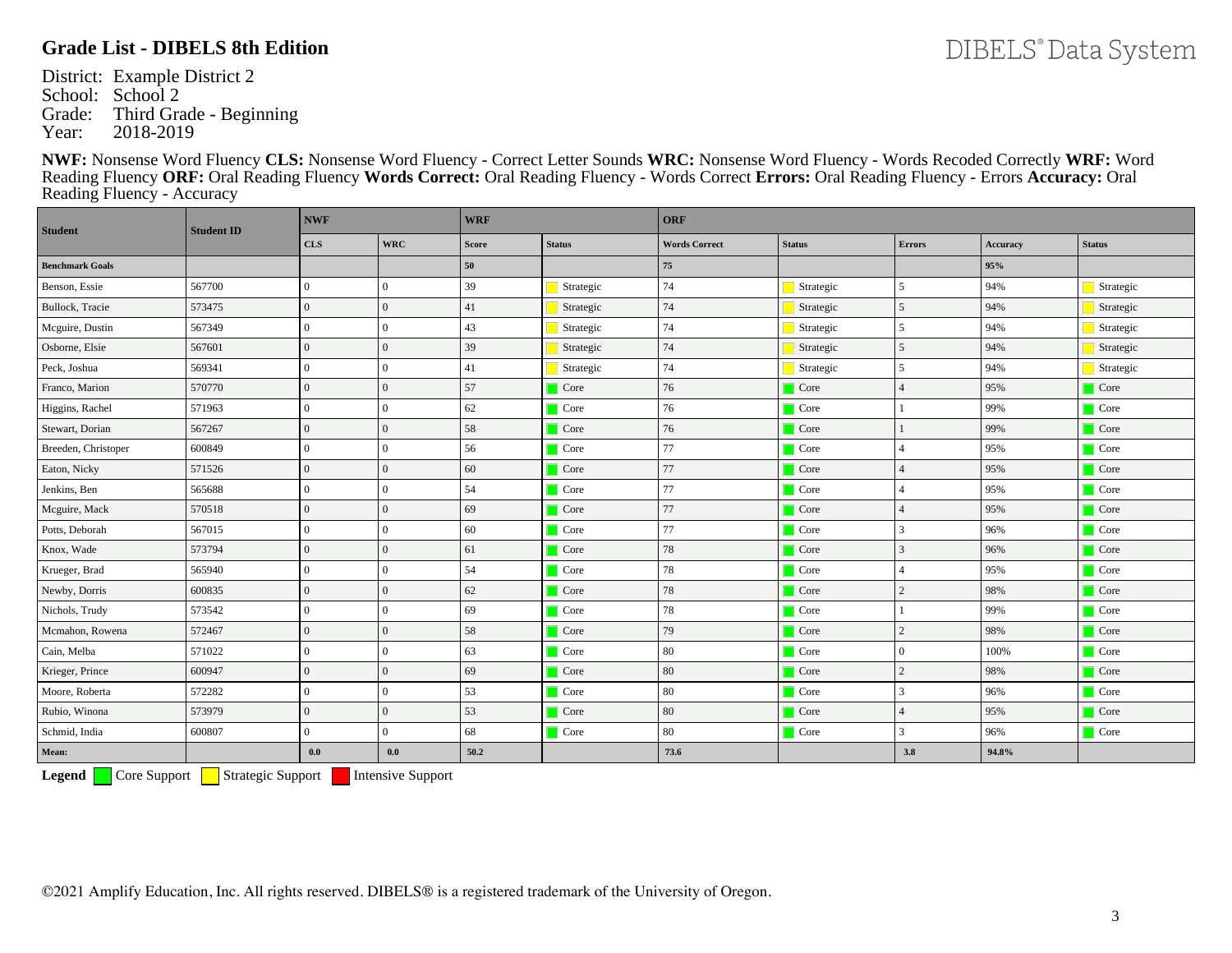DIBELS® Data System

District: Example District 2 School: School 2 Grade: Third Grade - Beginning<br>Year: 2018-2019 2018-2019

**NWF:** Nonsense Word Fluency **CLS:** Nonsense Word Fluency - Correct Letter Sounds **WRC:** Nonsense Word Fluency - Words Recoded Correctly **WRF:** Word Reading Fluency **ORF:** Oral Reading Fluency **Words Correct:** Oral Reading Fluency - Words Correct **Errors:** Oral Reading Fluency - Errors **Accuracy:** Oral Reading Fluency - Accuracy

| <b>Student</b>         | <b>Student ID</b> | <b>NWF</b>     |                | <b>WRF</b>   |               | <b>ORF</b>           |               |                |          |               |  |
|------------------------|-------------------|----------------|----------------|--------------|---------------|----------------------|---------------|----------------|----------|---------------|--|
|                        |                   | <b>CLS</b>     | <b>WRC</b>     | <b>Score</b> | <b>Status</b> | <b>Words Correct</b> | <b>Status</b> | <b>Errors</b>  | Accuracy | <b>Status</b> |  |
| <b>Benchmark Goals</b> |                   |                |                | 50           |               | $\bf 75$             |               |                | 95%      |               |  |
| Cain, Karen            | 569511            | $\overline{0}$ | $\theta$       | 60           | <b>Core</b>   | 81                   | $\Box$ Core   | $\overline{c}$ | 98%      | $\Box$ Core   |  |
| Madden, Herminia       | 568523            | $\overline{0}$ | $\Omega$       | 64           | $\Box$ Core   | 81                   | $\Box$ Core   |                | 99%      | Core          |  |
| Boggs, Leigh           | 570014            | $\overline{0}$ | $\overline{0}$ | 65           | $\Box$ Core   | 82                   | Core          | 3              | 96%      | $\Box$ Core   |  |
| Roth, Nell             | 571459            | $\Omega$       | $\Omega$       | 57           | $\Box$ Core   | 82                   | $\Box$ Core   |                | 95%      | $\Box$ Core   |  |
| Brennan, Tessie        | 573290            | $\overline{0}$ | $\theta$       | 67           | <b>Core</b>   | 83                   | Core          | 4              | 95%      | $\Box$ Core   |  |
| Harvey, Miriam         | 571207            | $\overline{0}$ | $\Omega$       | 60           | $\Box$ Core   | 83                   | Core          | $\overline{c}$ | 98%      | $\Box$ Core   |  |
| Mullins, Abdul         | 564932            | $\overline{0}$ | $\overline{0}$ | 50           | $\Box$ Core   | 83                   | $\Box$ Core   | 3              | 97%      | $\Box$ Core   |  |
| Rios, Kendall          | 569695            | $\overline{0}$ | $\overline{0}$ | 58           | $\Box$ Core   | 83                   | Core          | 3              | 97%      | Core          |  |
| Johnston, Dave         | 566948            | $\Omega$       | $\Omega$       | 65           | $\Box$ Core   | 84                   | $\Box$ Core   | 3              | 97%      | $\Box$ Core   |  |
| Mcgee, Arleen          | 565503            | $\overline{0}$ | $\overline{0}$ | 58           | $\Box$ Core   | 84                   | $\Box$ Core   | 4              | 95%      | Core          |  |
| Salazar, Randall       | 572030            | $\Omega$       | $\Omega$       | 66           | $\Box$ Core   | 84                   | $\Box$ Core   | $\overline{c}$ | 98%      | $\Box$ Core   |  |
| Barnes, Rufus          | 572534            | $\Omega$       | $\Omega$       | 63           | $\Box$ Core   | 85                   | $\Box$ Core   |                | 96%      | $\Box$ Core   |  |
| Castaneda, Patrick     | 571778            | $\Omega$       | $\theta$       | 58           | $\Box$ Core   | 85                   | Core          |                | 99%      | $\Box$ Core   |  |
| Landry, Maude          | 570955            | $\overline{0}$ | $\Omega$       | 57           | $\Box$ Core   | 85                   | $\Box$ Core   | $\overline{0}$ | 100%     | $\Box$ Core   |  |
| Mays, Edward           | 567452            | $\theta$       | $\Omega$       | 60           | $\Box$ Core   | 85                   | Core          |                | 99%      | $\Box$ Core   |  |
| Mitchell, Carson       | 566259            | $\overline{0}$ | $\overline{0}$ | 61           | $\Box$ Core   | 85                   | $\Box$ Core   | $\overline{4}$ | 96%      | $\Box$ Core   |  |
| Wall, Brett            | 566007            | $\overline{0}$ | $\theta$       | 66           | $\Box$ Core   | 85                   | $\Box$ Core   | 4              | 96%      | $\Box$ Core   |  |
| Barnett, Shanna        | 572786            | $\mathbf{0}$   | $\overline{0}$ | 69           | <b>Core</b>   | 86                   | Core          | 5              | 95%      | Core          |  |
| Hines, Lolita          | 570266            | $\Omega$       | $\overline{0}$ | 55           | Core          | 86                   | Core          | $\overline{0}$ | 100%     | $\Box$ Core   |  |
| Johnson, Mollie        | 571274            | $\overline{0}$ | $\overline{0}$ | 57           | $\Box$ Core   | 86                   | Core          | $\overline{c}$ | 98%      | $\Box$ Core   |  |
| Stuart, Grant          | 568271            | $\Omega$       | $\Omega$       | 62           | $\Box$ Core   | 86                   | $\Box$ Core   | $\overline{0}$ | 100%     | $\Box$ Core   |  |
| Gallagher, Jon         | 569259            | $\overline{0}$ | $\overline{0}$ | 56           | $\Box$ Core   | 87                   | $\Box$ Core   | 3              | 97%      | $\Box$ Core   |  |
| Hester, Jeannette      | 569007            | $\Omega$       | $\overline{0}$ | 66           | <b>Core</b>   | 87                   | <b>Core</b>   |                | 99%      | $\Box$ Core   |  |
| Mean:                  |                   | 0.0            | 0.0            | 50.2         |               | 73.6                 |               | 3.8            | 94.8%    |               |  |